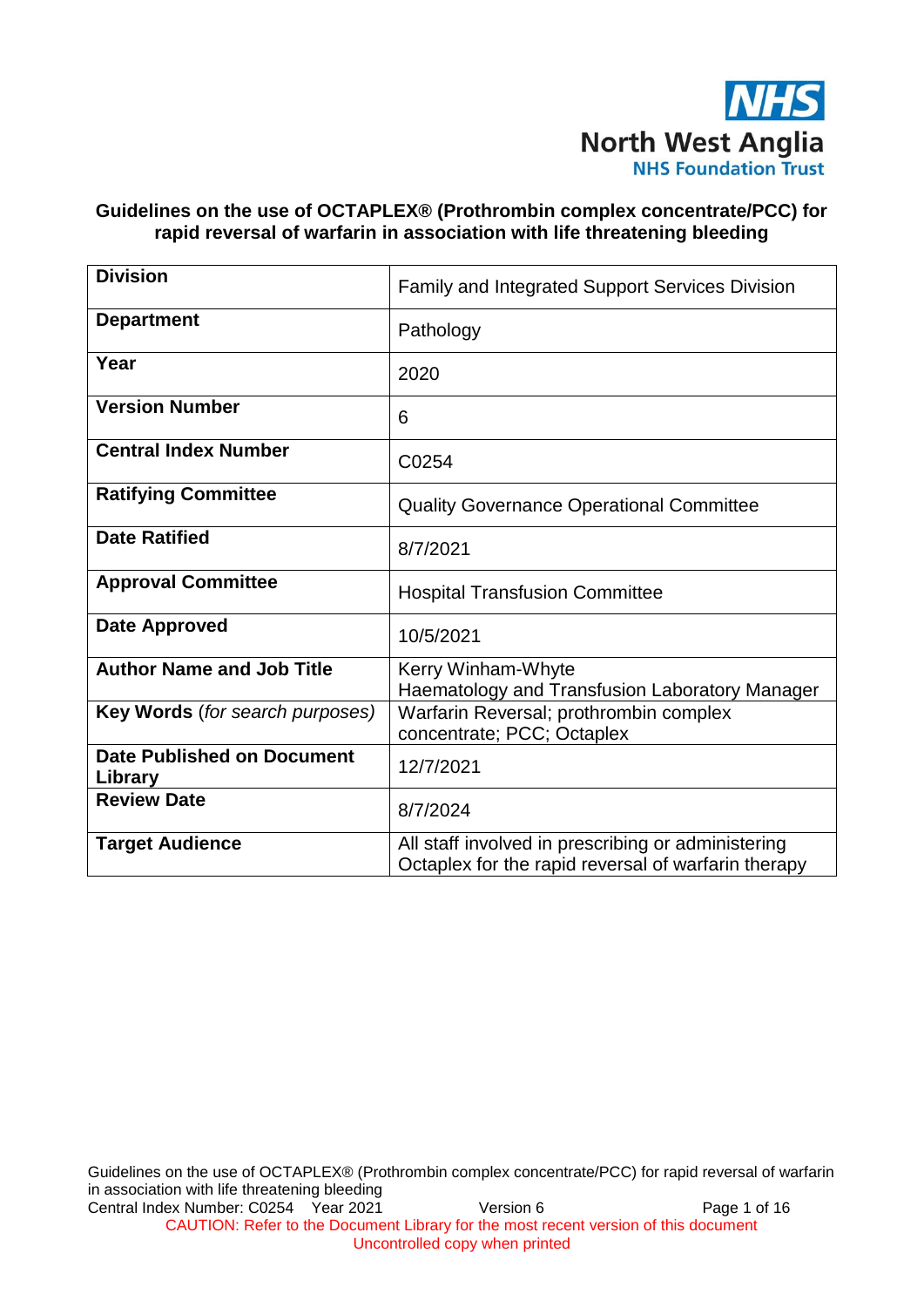**NHS North West Anglia**<br>**NHS Foundation Trust** 

| <b>DOCUMENT VERSION CONTROL SCHEDULE</b>       |                                               |                                                                  |                                                                                                                                                                                                                                                                                                                                                                                                                                                                                                     |                                                   |                                |
|------------------------------------------------|-----------------------------------------------|------------------------------------------------------------------|-----------------------------------------------------------------------------------------------------------------------------------------------------------------------------------------------------------------------------------------------------------------------------------------------------------------------------------------------------------------------------------------------------------------------------------------------------------------------------------------------------|---------------------------------------------------|--------------------------------|
| Year<br>and<br><b>Version</b><br><b>Number</b> | <b>Author</b>                                 | <b>Date</b><br><b>Published on</b><br><b>Document</b><br>Library | <b>Revisions from previous</b><br>issue                                                                                                                                                                                                                                                                                                                                                                                                                                                             | <b>Ratifying</b><br><b>Committee</b>              | Date of<br><b>Ratification</b> |
| 2007<br>Version                                | Kanchan<br>Rege                               | September<br>2007                                                | Original Version on<br>introduction of use of<br>Octaplex in the trust                                                                                                                                                                                                                                                                                                                                                                                                                              | Clinical<br>Management<br><b>Board</b>            | September<br>2007              |
| 2011<br>Version<br>2                           | Kanchan<br>Rege                               | January 2011                                                     | Planned review. Changes<br>made to reflect move to<br>PCH.                                                                                                                                                                                                                                                                                                                                                                                                                                          | Hospital<br>Transfusion<br>Committee              | January<br>2011                |
| 2014<br>Version<br>3                           | Kanchan<br>Rege                               | <b>June 2014</b>                                                 | Planned review. Inclusion of<br>flowchart for emergency<br>reversal of warfarin<br>(appendix 2)                                                                                                                                                                                                                                                                                                                                                                                                     | Quality<br>Governance<br>Operational<br>Committee | 12/05/2014                     |
| 2014<br>Version<br>4                           | Kanchan<br>Rege                               | 17/12/2014                                                       | Inclusion of instructions for<br>new mix 2 vial                                                                                                                                                                                                                                                                                                                                                                                                                                                     | Quality<br>Governance<br>Operational<br>Committee | 16/12/2014                     |
| 2017<br>Version<br>5                           | Kaye<br><b>Bowen</b><br>Andy King<br>Venables | 04/01/18                                                         | Planned review.<br>Changes made to reflect use<br>of Octaplex at<br>Hinchingbrooke Hospital.<br><b>Reformatted into NWA</b><br>template.                                                                                                                                                                                                                                                                                                                                                            | Quality<br>Governance<br>Operational<br>Committee | 03/01/2018                     |
| 2021<br>Version<br>6                           | Hospital<br>Transfusion<br>Team               | 12/7/2021                                                        | Amendment made -In life<br>threatening bleeds, when a<br>request for Octaplex without<br>an INR result is made, a<br>single dose of 1000 IU will<br>be issued with the<br>understanding that a<br>coagulation sample will be<br>sent to the laboratory without<br>delay. Once the INR is<br>known, the remainder of the<br>required dose must then be<br>requested.<br>Removal of flowchart for<br>emergency reversal of<br>warfarin (formerly appendix<br>2)<br>Change to reconstitution<br>device | Quality<br>Governance<br>Operational<br>Committee | 8/7/2021                       |

Guidelines on the use of OCTAPLEX® (Prothrombin complex concentrate/PCC) for rapid reversal of warfarin in association with life threatening bleeding Central Index Number: C0254 Year 2021 Version 6 Page 2 of 16

CAUTION: Refer to the Document Library for the most recent version of this document Uncontrolled copy when printed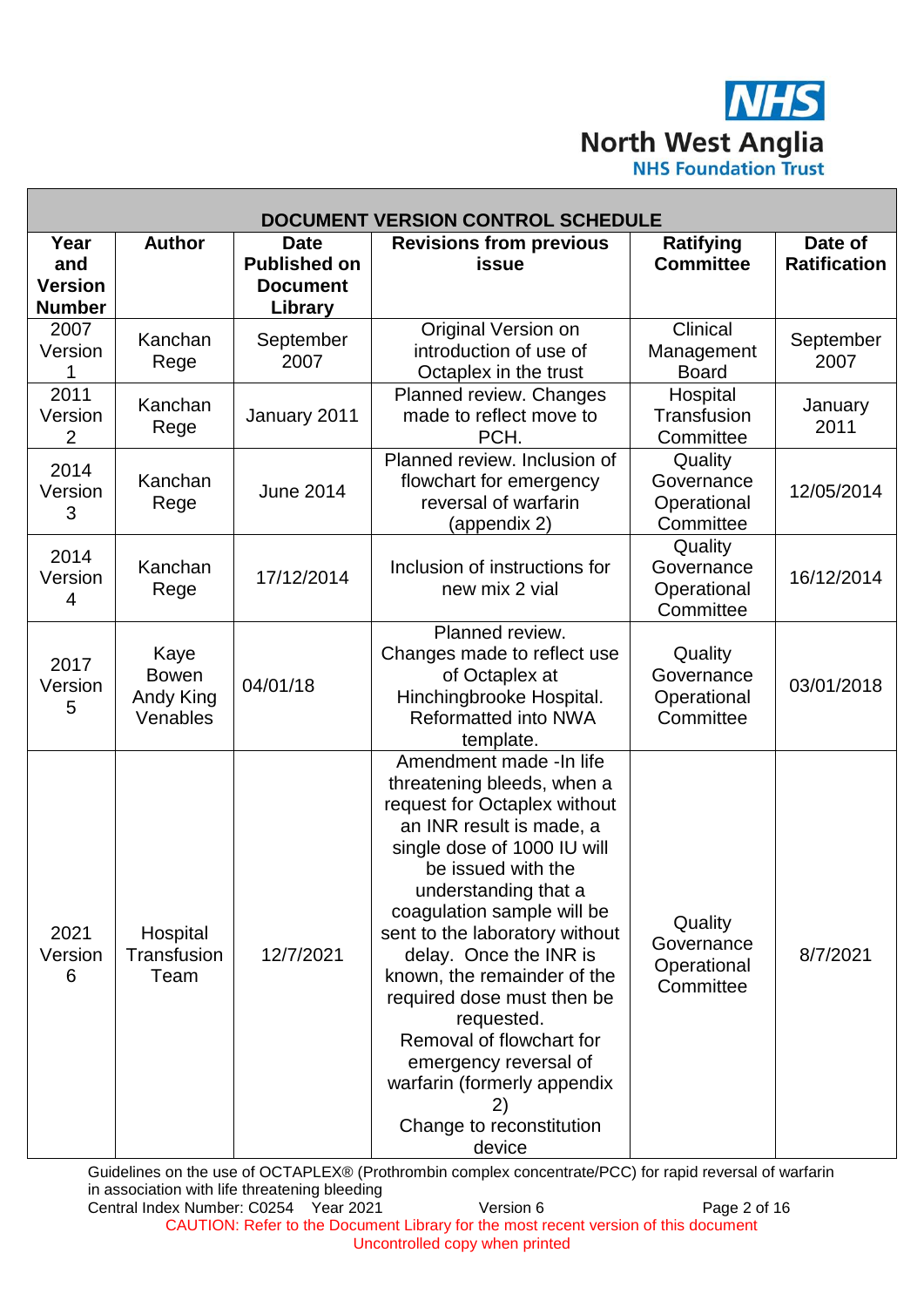

#### **Summary of key points in this document**

- Provides guidance for clinicians on rapid reversal of warfarin therapy in cases of life threatening bleeding.
- Outlines the indications and contraindications for the use of Octaplex (Prothrombin Complex Concentrate).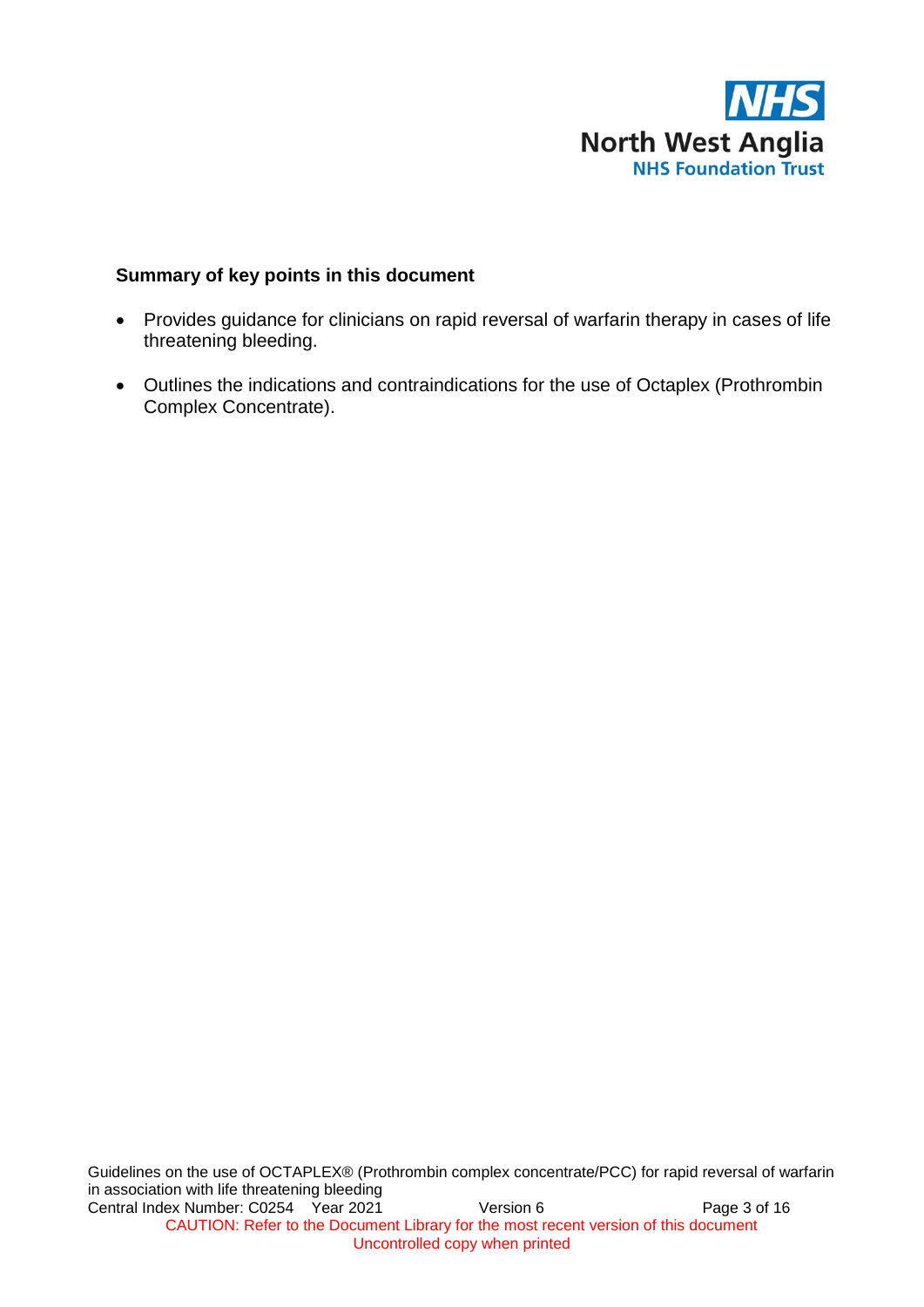

#### **Contents**

| <b>Section</b> |                                                                | Page           |  |
|----------------|----------------------------------------------------------------|----------------|--|
|                |                                                                | <b>Number</b>  |  |
| 1              | Introduction                                                   | 5              |  |
| $\overline{2}$ | Purpose                                                        | 5              |  |
| 3              | Scope                                                          | $\overline{5}$ |  |
| $\overline{4}$ | <b>Definitions</b>                                             | 5              |  |
| 5              | <b>Process</b>                                                 | 5              |  |
| 6              | Indications for use                                            | 6              |  |
| $\overline{7}$ | Dose                                                           | $\overline{6}$ |  |
| 8              | $\overline{7}$<br>Contraindications                            |                |  |
| 9              | <b>Relative Contraindications</b>                              | 7              |  |
| 10             | <b>Risks</b>                                                   | $\overline{7}$ |  |
| 11             | Consequences of not administering drug                         | $\overline{7}$ |  |
| 12             | Reconstitution                                                 | $\overline{7}$ |  |
| 13             | Administration                                                 | 8              |  |
| 14             | <b>Post Administration</b>                                     | 9              |  |
| 15             | Ratification                                                   | $9\,$          |  |
| 16             | <b>Distribution</b>                                            | 9              |  |
| 17             | References                                                     | 9              |  |
|                | Appendices                                                     |                |  |
|                | Appendix 1 - Modified WHO Bleeding scale                       | 11             |  |
|                | Appendix 2 - Summary of procedure for use of Octaplex          | 12             |  |
|                | Appendix 3 - Mix2vial™ needle free reconstitution and transfer | 13             |  |
|                | system                                                         |                |  |
|                | Appendix 4 - Nextaro <sup>®</sup> reconstitution device        | 14             |  |
|                | Appendix 5 - Quality Assurance Checklist                       | 15             |  |

Guidelines on the use of OCTAPLEX® (Prothrombin complex concentrate/PCC) for rapid reversal of warfarin in association with life threatening bleeding Central Index Number: C0254 Year 2021 Version 6 Page 4 of 16 CAUTION: Refer to the Document Library for the most recent version of this document Uncontrolled copy when printed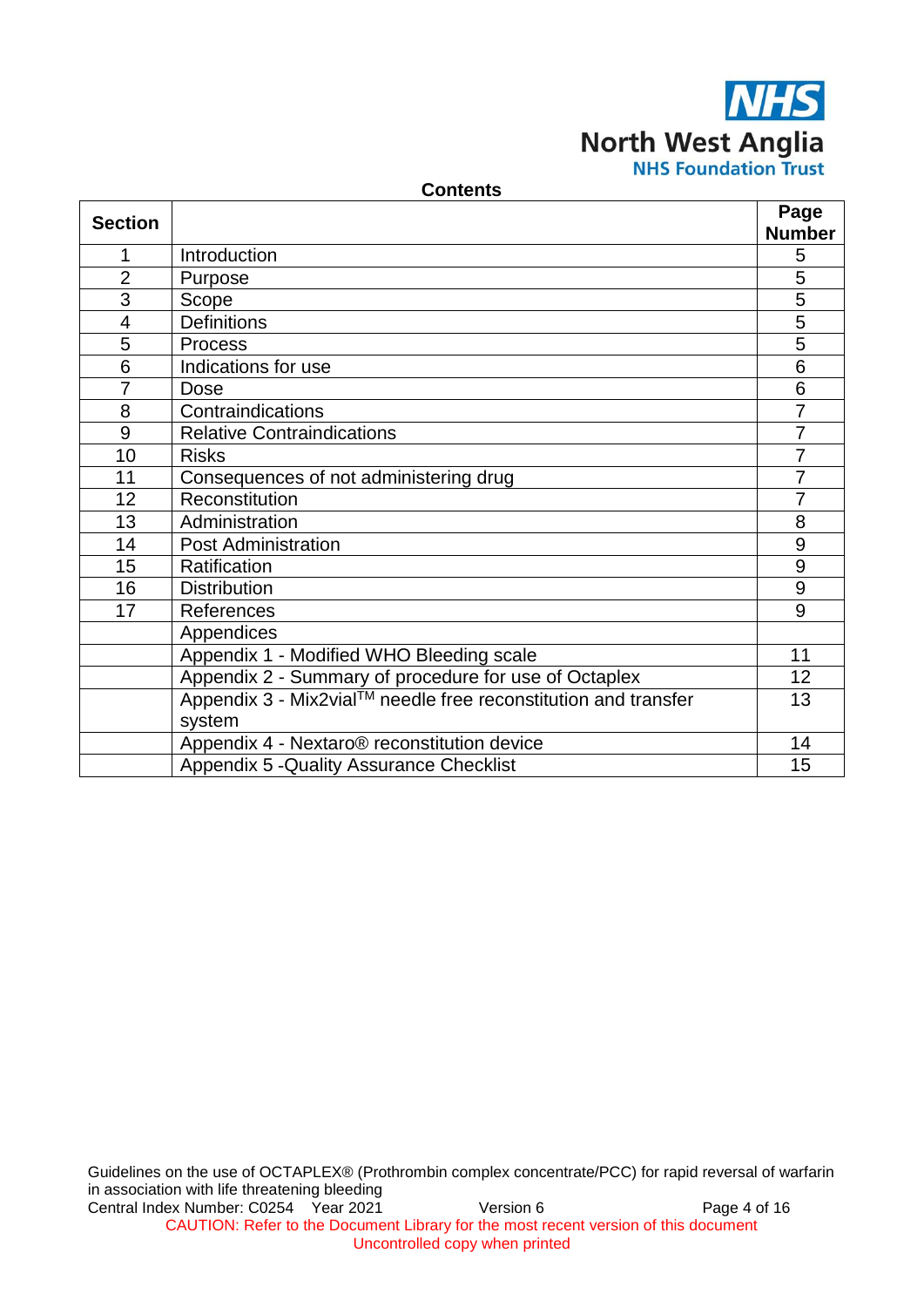

#### **1. Introduction**

Octaplex® is licensed in the UK for treatment of bleeding disorders including reversal of oral anticoagulation with vitamin K antagonists (eg Warfarin).

It contains freeze dried human derived Factors II, VII, IX, X and Proteins S and C.

It provides very effective, rapid reversal of warfarin.

Octaplex® is potentially thrombogenic and may provoke arterial or venous thrombosis. Its use should therefore be restricted to life threatening situations when the thrombotic risks are relatively less than the risk of continued bleeding.

Although the risk of bleeding on warfarin increases when the international normalised ratio (INR) >4.5 most bleeds (including intracranial bleeds) occur with the INR in the therapeutic range.

#### **2. Purpose**

These guidelines have been produced to ensure that Octaplex® is used appropriately when clinically indicated, in cases of life threatening bleeding.

#### **3. Scope**

These guidelines should be referred to by all staff responsible for requesting, prescribing and administering Octaplex®, and are based on British Committee for Standards in Haematology guidelines.

#### **4. Definitions**

Octaplex® PCC – Octaplex Prothrombin Complex Concentrate contains freeze dried human derived Factors II, VII, IX, X and Proteins S and C.

iu – International unit.

SHOT – Serious Hazards of Transfusion a UK wide reporting system for adverse transfusion events and 'near misses'.

SABRE – Serious Adverse Blood Reactions and Events. This system allows reporters to electronically submit reports of serious adverse events or serious adverse reactions directly to the Medicines and Healthcare Products Regulatory Agency (MHRA).

#### **5. Process**

The request, prescription and administration of Octaplex® PCC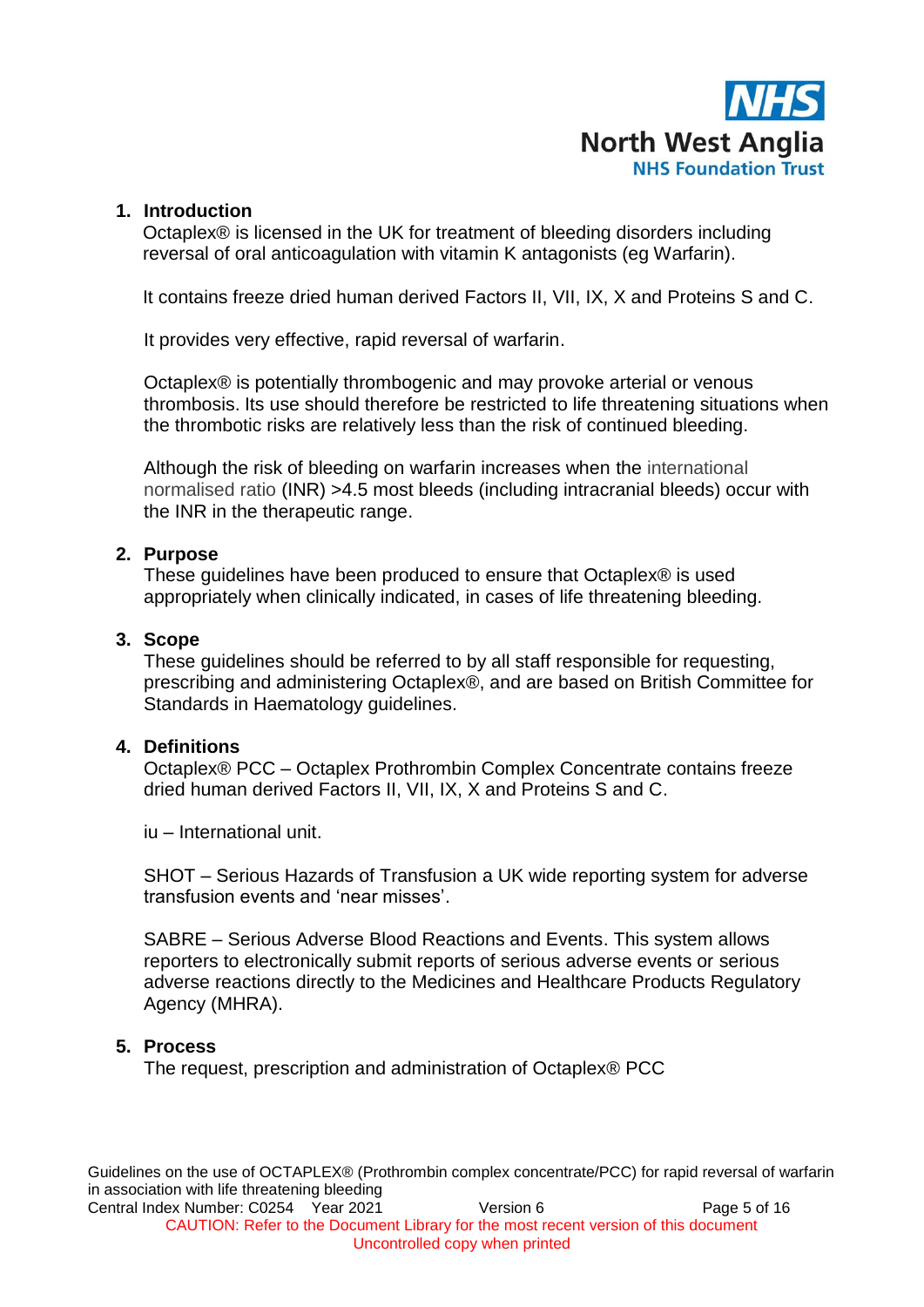

#### **6. Indications for use**

Life threatening haemorrhage.

Intracranial haemorrhage (this carries a 50% mortality in patients on warfarin).

Treatment of bleeding and prophylaxis of bleeding in patients being treated with Vitamin K antagonists, where rapid correction is clinically indicated (where vitamin K alone or delaying intervention is not clinically reasonable)

Octaplex® can be considered for 'off licence' use for continued bleeding in patients on Direct Oral Anti-Coagulation therapies (DOAC) - consult DOAC guidelines and a Consultant Haematologist for further advice and authorisation.

Octaplex® may not be suitable for treatment of Jehovah's Witnesses as it is prepared from human plasma. This will be down to the individual patient's wishes.

It is not indicated for minor Bleeding (WHO bleeding scale grade 1- see Appendix 1) or for preparation for elective surgery.

Patients on Warfarin with a strong suspicion of intracerebral haematoma after a clear head injury should have their INR reversed with PCC immediately, and **before** the CT and INR results are available. (BSH 2011).

In genuine emergency situations (life threatening bleeding) when a request for Octaplex® **without** an INR result is made, a **single dose of 1000 IU** will be issued with the understanding that a coagulation sample will be sent to the laboratory without delay**. Once the INR is known, the remainder of the required dose must then be requested from the transfusion laboratory.**

PCC's are able to completely reverse the warfarin-induced anticoagulation within 10 min but the infused clotting factors have a finite half-life, the shortest of which is FVII at 6 h. In view of this**, 5 mg intravenous vitamin K should be given with the PCC** (BSH 2011)

| Wt (kg) | <b>INR 2-2.5</b> | <b>INR 2.5-3</b> | <b>INR 3-3.5</b> | INR > 3.5 |
|---------|------------------|------------------|------------------|-----------|
| 50      | 1500iu           | 2000iu           | 2500iu           | 2500iu    |
| 60      | 2000iu           | 2000iu           | 2500iu           | 3000iu    |
| 70      | 2500iu           | 2500iu           | 3000iu           | 3000iu    |
| 80      | 2500iu           | 3000iu           | 3000iu           | 3000iu    |
| 90      | 2500iu           | 3000iu           | 3000iu           | 3000iu    |
| 100     | 3000iu           | 3000iu           | 3000iu           | 3000iu    |

## **7. Dose**

Maximum single dose is 3000iu

Once a vial is reconstituted please use the complete vial. **DO NOT discard part used vials**

Guidelines on the use of OCTAPLEX® (Prothrombin complex concentrate/PCC) for rapid reversal of warfarin in association with life threatening bleeding

Central Index Number: C0254 Year 2021 Version 6 Page 6 of 16 CAUTION: Refer to the Document Library for the most recent version of this document Uncontrolled copy when printed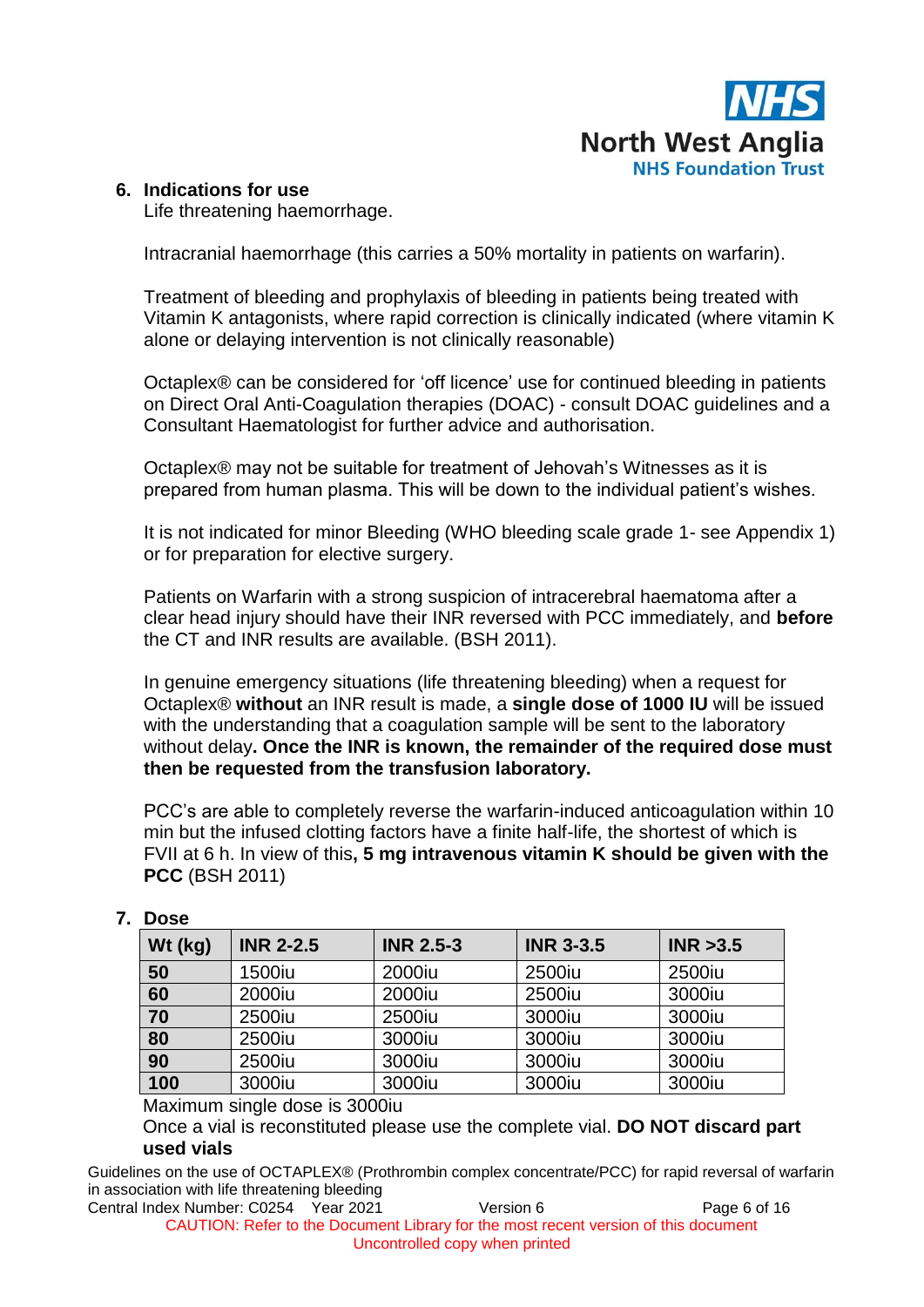

#### **8. Contraindications**

- Known hypersensitivity to plasma proteins.
- Disseminated Intravascular Coagulation.
- Recent arterial thrombosis.
- Previous history of heparin associated thrombocytopenia type II.
- Uncompensated liver disease.

#### **9. Relative contraindications**

- Patients with history of Ischaemic Heart Disease.
- Liver disease.
- Safety in pregnancy not established.

#### **10.Risks**

- Thrombosis (arterial and venous) and may provoke DIC.
- Anaphylaxis.
- Viral transmission.

## **11.Consequences of not administering the drug**

The British Committee for Standards in Haematology recommend that all hospitals managing patients on warfarin should stock a licensed four-factor prothrombin complex concentrate (e.g.: Octaplex®).

As Fresh Frozen Plasma produces suboptimal anticoagulation reversal it should not be used for reversal of warfarin (NICE 2015)

#### **12.Reconstitution**

Octaplex® is stocked in the Transfusion Laboratory, and should be collected from the blood bank as soon as it is available after being requested.

Octaplex® is provided as a dried powder (available vial sizes are 500 IU and 1000IU per vial) along with sterile water. It will need to be reconstituted in the clinical area by the nurse or doctor responsible for the patient. Multiple boxes will be issued to provide the correct dose.

One box of Octaplex® contains:-

- Octaplex powder in a vial with a stopper and flip off cap.
- Solvent (water for injection) with a stopper and flip off cap.
- A needle free transfer set. Currently this is the Mix2Vial<sup> $m$ </sup>, however during 2021 it is expected that this will change to the Nextaro® transfer device. Instructions for both devices are included as appendices to these guidelines Appendix  $3 = Mix2Vial<sup>TM</sup>$ . Appendix 4 = Nextaro® transfer device

Guidelines on the use of OCTAPLEX® (Prothrombin complex concentrate/PCC) for rapid reversal of warfarin in association with life threatening bleeding

Central Index Number: C0254 Year 2021 Version 6 Version 6 CAUTION: Refer to the Document Library for the most recent version of this document Uncontrolled copy when printed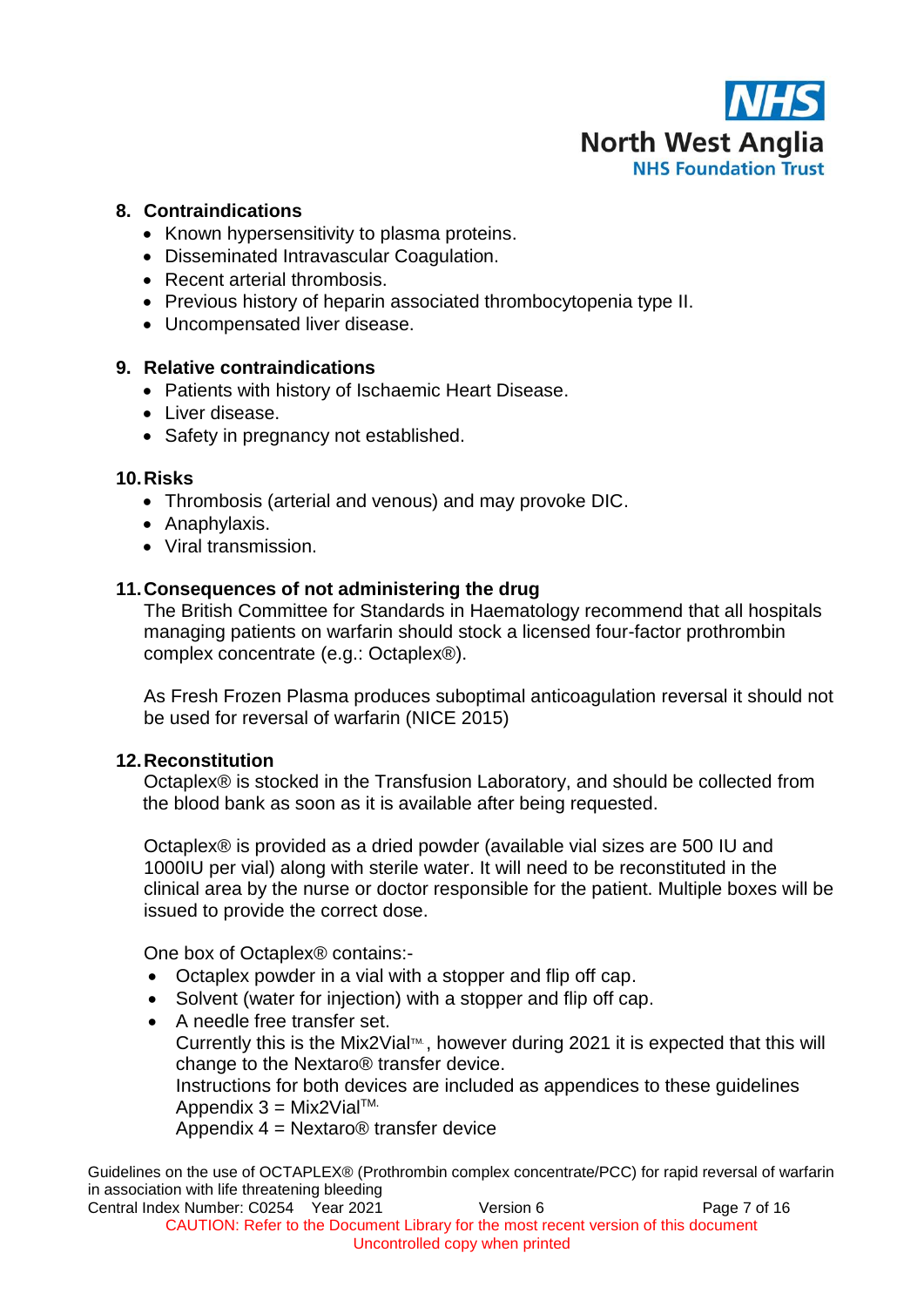

To reconstitute, follow the instructions provided in the pack

- Warm to room temperature by gently rolling the bottle in your hands
- Remove the flip off caps from the powder vial and the solvent vial and clean the rubber stoppers with an alcohol swab.
- Peel away the lid of the needle free device package. Do not remove the device from the package.
- Seat the **blue** end of the device on the **solvent** vial, using the blister pack as a holder. Place the solvent vial on an even surface and hold it firmly. Push down the mixing device until the spike penetrates the stopper and the device snaps into place. Do not twist while attaching.
- While holding the solvent vial, carefully remove the plastic package and discard it, being careful to leave the mixing device attached to the solvent. Take care not to touch the exposed end of the device.
- Place the powder vial on an even surface and hold it firmly. Turn the solvent vial with the attached mixing device upside down and insert the clear/white end of the mixing device into the powdered Octaplex® vial, pushing down until the spike penetrates the stopper and the device snaps into place. Do not twist while attaching.
- The solvent will automatically flow into the Octaplex powder vial. With both vials still attached, gently swirl the vial to make sure the Octaplex is thoroughly mixed. Octaplex® dissolves quickly at room temperature to a colourless/ slightly blue solution. If the powder fails to dissolve completely or a deposit is formed, do not use the preparation.
- Remove the empty solvent vial and blue part of the mixing device by turning it anti-clockwise, and dispose of it.
- Attach a 60 ml luer lock syringe to the Octaplex® vial. The syringe must be clearly labelled with the name and strength of the drug.
- The total number of vials required to give the final dose can be reconstituted at the same time.

# **13.Administration**

Administer the reconstituted Octaplex® solution by the intravenous route using a syringe pump.

In the summary of product characteristics issued by the manufacturer, the recommended administration rate is 2 to 3mls/minute, but this relates to treatment in non-emergency situations when **immediate** reversal is unnecessary – this is not practical in cases of life threatening haemorrhage. There is evidence to show that faster administration rates of up to 10ml/minute have been used without any adverse reactions (Reiss et al 2007, Franken et al 2007). In life threatening situations, using an administration rate of 4 to 8ml/minute means that a dose of 3000 iu can be given over a total of 15 to 30 minutes.

Guidelines on the use of OCTAPLEX® (Prothrombin complex concentrate/PCC) for rapid reversal of warfarin in association with life threatening bleeding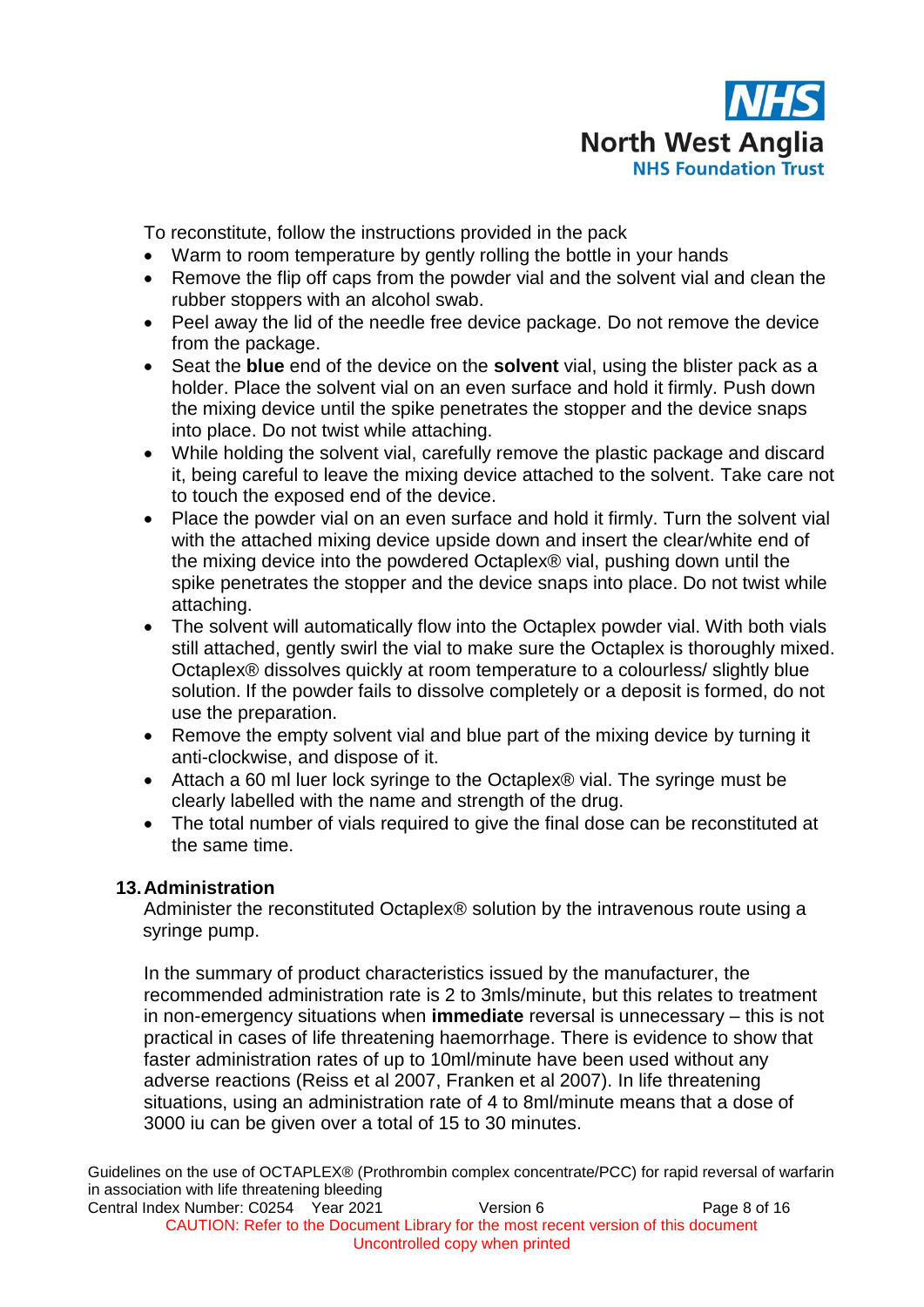

There is a small risk of allergic reactions – if these occur the infusion should be stopped immediately and standard allergy/anaphylaxis therapy should be instituted. As a precautionary measure, the patients pulse rate should be measured before and during the infusion. If a marked increase in the pulse rate occurs the infusion speed must be reduced or the administration must be interrupted.

No blood must flow into the syringe due to the risk of formation of fibrin clots.

Once reconstituted, the solution should be used immediately.

#### **14.Post Administration**

Repeat PT/INR 30-60 minutes post administration and at 6 hours + 18 hours (the patient may need further therapy).

Monitor clinical response and for evidence of disseminated intravascular coagulation DIC/thrombosis.

Daily full blood counts (FBCs) and INRs/clotting screens are required for 2-3 days post infusion.

Some severely over anticoagulated patients may need further doses of vitamin K if there is a clinical need to maintain complete reversal.

Once the acute event has been treated and the patient is stable it may be appropriate to consider prophylactic heparin in some situations e.g.: mechanical heart valve.

Always record the efficacy of Octaplex in the patien'st notes.

#### **15.Ratification**

The policy will be approved by the Hospital Transfusion Committee & ratified by the Quality Governance Operational Committee.

#### **16.Distribution**

The guideline will be stored on the trust intranet. Staff will be made aware of the guideline during induction and clinical update sessions.

#### **17.References**

British Standards in Haematology, (2011), Guidelines on oral anticoagulation (warfarin): fourth edition – Available: <http://onlinelibrary.wiley.com/doi/10.1111/j.1365-2141.2011.08753.x/pdf> [Accessed 13/03/2020].

Franken, T et al. (2007), Octaplex in routine clinical use for prophylaxis and therapy of bleeding in patients with prothrombin complex factor deficiency. Critical Care.11

Guidelines on the use of OCTAPLEX® (Prothrombin complex concentrate/PCC) for rapid reversal of warfarin in association with life threatening bleeding

Central Index Number: C0254 Year 2021 Version 6 Page 9 of 16 CAUTION: Refer to the Document Library for the most recent version of this document Uncontrolled copy when printed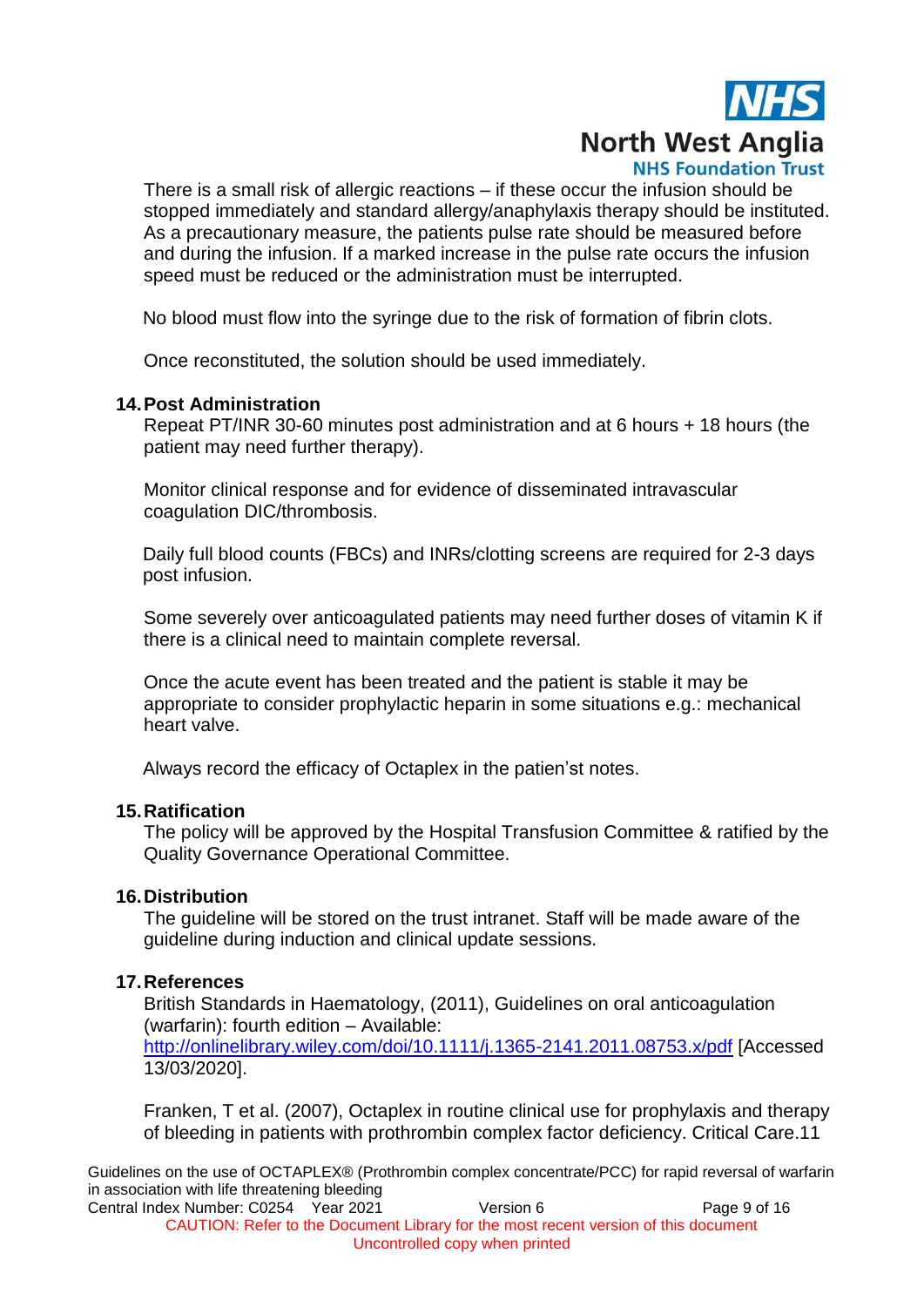

(Suppl 2):p376. Available:<http://ccforum.com/content/11/S2/P376/> [Accessed13/03/2020].

NICE NG24 (2015) Blood transfusion Available: [www.nice.org.uk/guidance/ng24](http://www.nice.org.uk/guidance/ng24)  [Accessed 13/03/2020].

Octaplex ® (human prothrombin complex) – Summary of Product Characteristics (UK Specific) 2017. Available <https://www.medicines.org.uk/emc/product/6566/smpc> [Accessed 13/03/2020].

Reiss, HB et al. (2007), Prothrombin Complex Concentrate (Octaplex) in patients requiring immediate reversal of oral anticoagulation. Thrombosis Research. 121 (1) 9-16.Available <https://www.ncbi.nlm.nih.gov/pubmed/17407788> [Accessed 13/03/2020].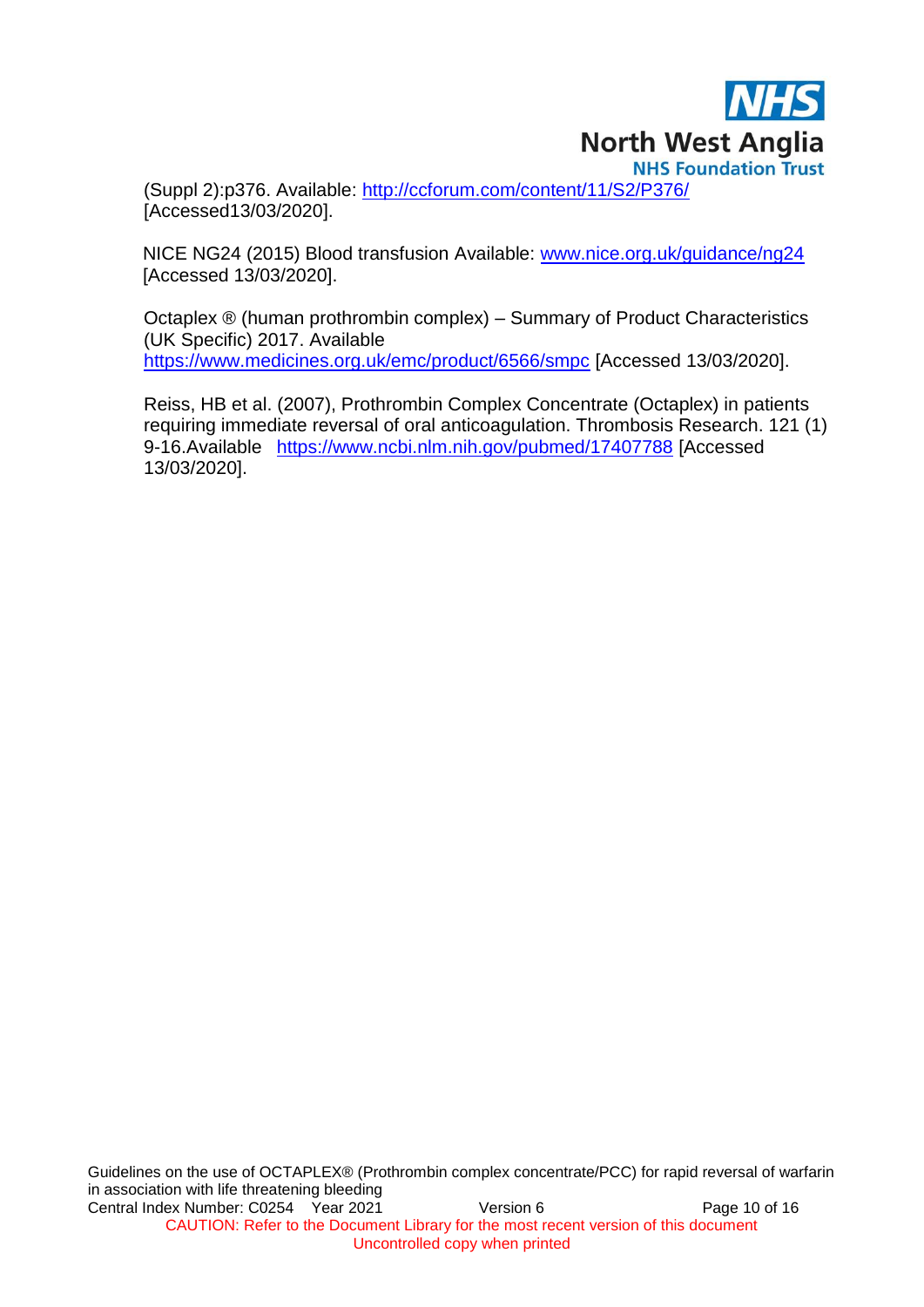

## **Appendix 1 The modified World Health Organization (WHO) bleeding scale**

Grade 1

- · Mild/moderate petechiae, purpura.
- Mild/moderate oropharyngeal bleeding, epistaxis <30 minutes in duration

#### Grade 2

- Melaena, haematemesis, haemoptysis, fresh blood in stool, musculoskeletal bleeding or soft tissue bleeding not requiring red cell transfusion within 24 hours of onset and without haemodynamic instability
- Profuse epistaxis or oropharyngeal bleeding i.e.> 30 minutes in continuous duration
- Symptomatic oral blood blisters i.e. bleeding or causing discomfort
- Extensive petechiae, purpura i.e. numerous in number and/or positioned on either face or abdomen and/or spreading by comparison to previous assessment
- · Visible blood in urine
- Bleeding from invasive sites requiring  $2 \geq$  changes of dressings in a 24 hr period
- Unexpected vaginal bleeding saturating 2 ≥ pads with blood in a 24hr period
- Red cells in body cavity fluids obvious macroscopically
- Retinal haemorrhage with/without visual impairment

#### Grade 3

- Melaena, haematemesis, haemoptysis, haematuria -including intermittent gross bleeding without clots, abnormal vaginal bleeding, fresh blood in stool, epistaxis, and oropharyngeal bleeding, bleeding from invasive sites, musculoskeletal bleeding, or soft tissue bleeding requiring red cell transfusion specifically for support of bleeding within 24 hours of onset and without haemodynamic instability
- Body cavity fluids reported as grossly bloody in laboratory, nursing, or medical notes
- CNS bleeding noted on CT (computerized tomography) without clinical consequences

#### Grade 4

- Debilitating bleeding including retinal bleeding with visual impairment\*
- Non-fatal CNS bleeding with neurological signs and symptoms
- Bleeding associated with haemodynamic instability (hypotension, >30 mm Hg change in systolic or diastolic HP)
- Fatal bleeding from any source

\*visual impairment is defined as a field deficit, and patients with suspected visual impairment require an opthalmologic consultation

Guidelines on the use of OCTAPLEX® (Prothrombin complex concentrate/PCC) for rapid reversal of warfarin in association with life threatening bleeding Central Index Number: C0254 Year 2021 Version 6 Version 6 Page 11 of 16 CAUTION: Refer to the Document Library for the most recent version of this document

Uncontrolled copy when printed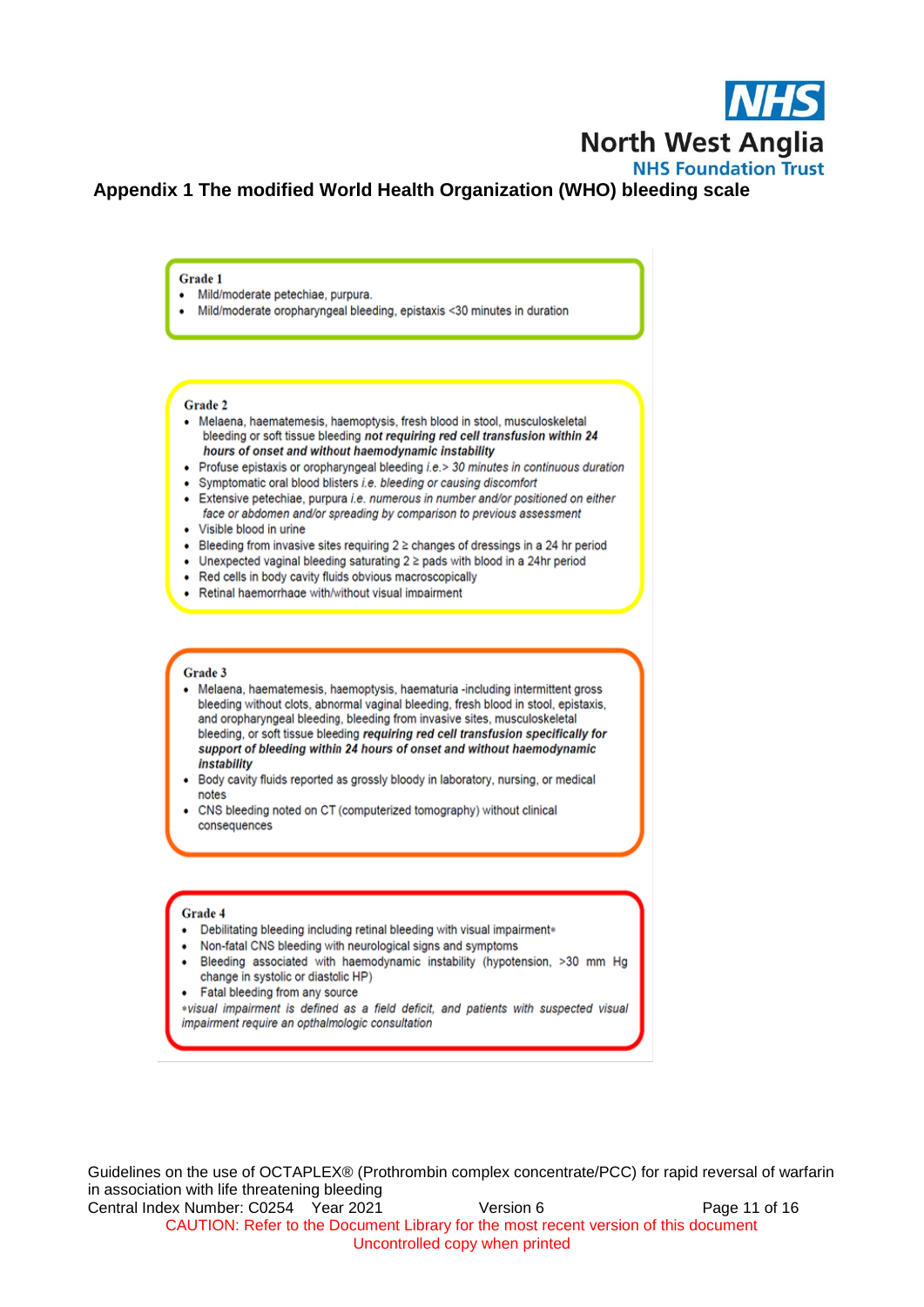

# **Appendix 2**

# **Summary of procedure for use of Octaplex**

Doctor makes clinical assessment of patient on warfarin and bleeding. Bleeding is considered life threatening

- Send urgent INR, APTT, Fibrinogen, FBC and X match (as appropriate)
- Weigh patient or make estimate of weight
- Contact transfusion laboratory and request urgent results and inform laboratory that Octaplex is required. If possible, inform the laboratory:-
- Why the patient is on Warfarin (i.e. Stroke, DVT, PE, other thrombosis
- If the patient has a known allergy to heparin/ previous Heparin Induced Thrombocytopaenia (HIT)

Request Octaplex via transfusion laboratory

**If current INR known**

• Request as per dosing algorithm taking into account patient's weight and current INR

## **If INR not known**

- Ensure urgent INR sample has been sent. Request 1000iu octaplex for immediate management of the patient
- Once INR result know, **request remainder of the dose as indicated in the dosing algorithm**

*NOTE: maximum total Octaplex dose = 3000IU in 24 hours*



in association with life threatening bleeding Central Index Number: C0254 Year 2021 Version 6 Version 6 Page 12 of 16

CAUTION: Refer to the Document Library for the most recent version of this document Uncontrolled copy when printed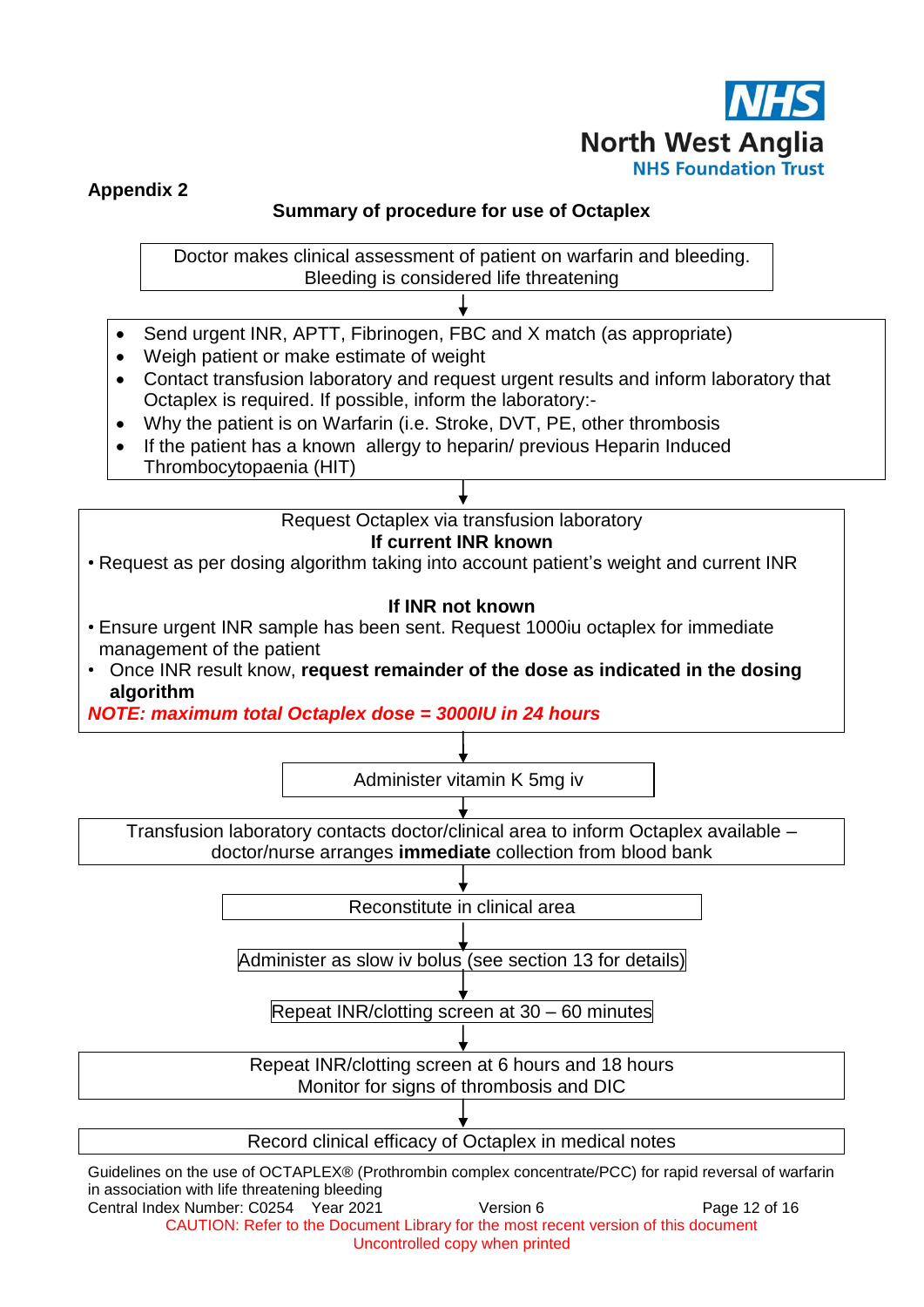

# **Appendix 3 – Mix2VialTM needle free reconstitution**



Guidelines on the use of OCTAPLEX® (Prothrombin complex concentrate/PCC) for rapid reversal of warfarin in association with life threatening bleeding Central Index Number: C0254 Year 2021 Version 6 Page 13 of 16 CAUTION: Refer to the Document Library for the most recent version of this document Uncontrolled copy when printed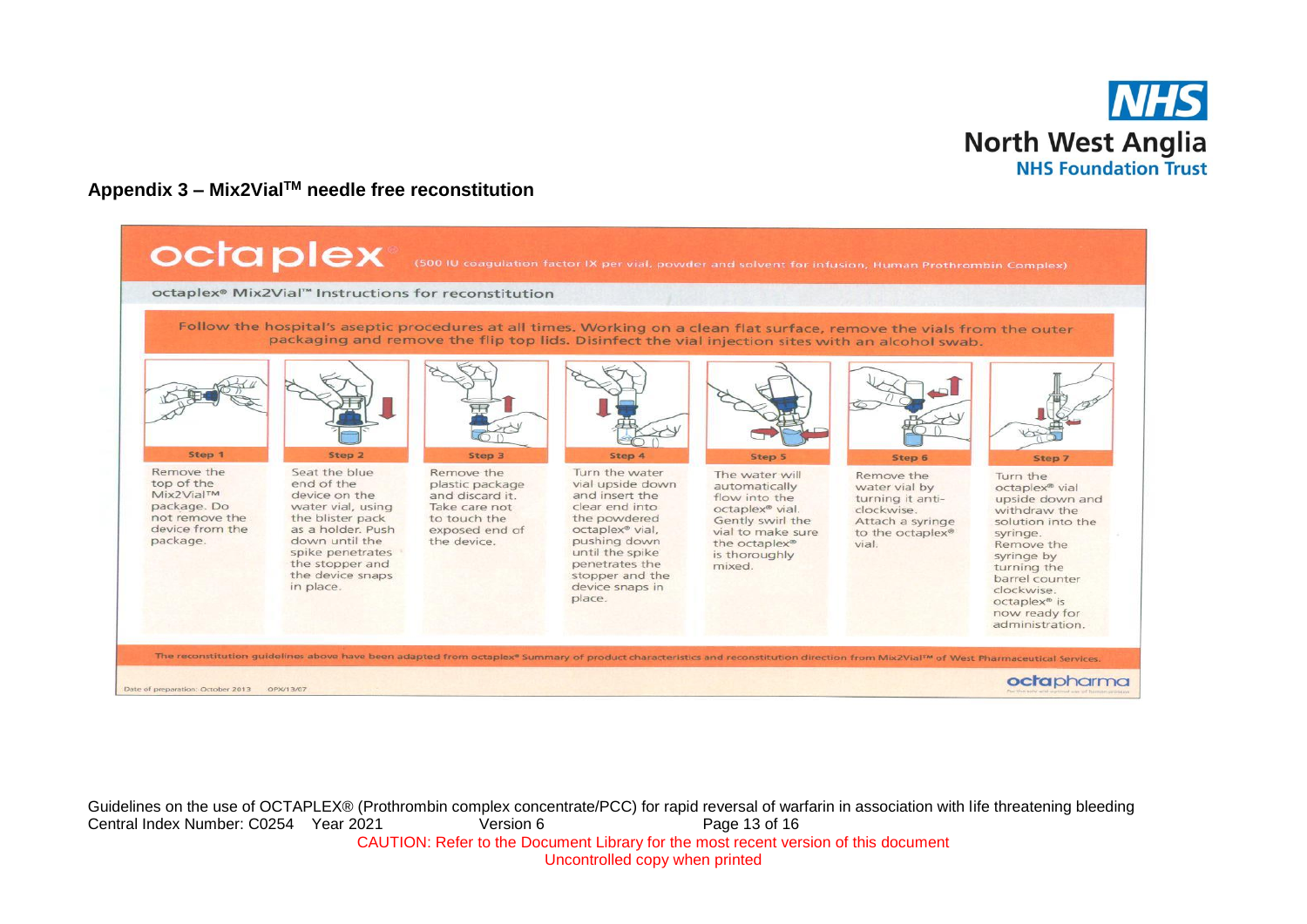

#### **Appendix 4- Nextaro® Transfer device**

# **OCTA PIEX**<sup>®</sup> Human Prothrombin Complex

#### Instructions for reconstitution using Nextaro®

snaps into place.

Follow the hospital's aseptic procedures at all times. If necessary, allow the solvent (water for injections) and the powder in the closed vials to reach room temperature. This temperature should be maintained during reconstitution. Working on a clean flat surface, remove the vials from the outer packaging and remove the flip top lids. Disinfect the rubber stoppers on the vials appropriately.



Peel away the lid of the outer package of the Nextaro®. Do not remove the device from the package.



Place the solvent While holding onto vial on an even the solvent vial. carefully remove surface and hold it firmly. Without the outer package removing the from the Nextaro® outer package, being careful to place the blue leave the Nextaro® part of the attached firmly to Nextaro<sup>®</sup> on top the solvent vial of the solvent vial and press firmly down until it



Place the powder vial on an even surface and hold it firmly. Take the solvent vial with the attached Nextaro<sup>®</sup> and turn it upside down. Place the white part of the Nextaro<sup>®</sup> connector on top of the powder vial and press firmly down until it snaps into place.



The solvent flows automatically into the powder vial. With both vials still attached, gently swirl the powder vial until the product is dissolved. Octaplex<sup>®</sup> dissolves quickly at room temperature to a colourless to slightly blue solution.



Unscrew the Nextaro® into two parts. Dispose of the empty solvent vial with the blue part of the Nextaro<sup>®</sup>. If the powder fails to dissolve completely or an aggregate is formed, do not use the preparation.



Attach a syringe to the luer lock outlet on the white part of the Nextaro®. Turn the vial upside down and draw the solution into the syringe. Dispose of the Nextaro<sup>®</sup> and the empty vial.

The reconstitution guidelines above have been adapted from octaplex<sup>®</sup> Summary of Product Characteristics.

#### September 2020 2020.017.CC.C

octapharma

Guidelines on the use of OCTAPLEX® (Prothrombin complex concentrate/PCC) for rapid reversal of warfarin in association with life threatening bleeding Central Index Number: C0254 Year 2021 Version 6 Page 14 of 16 CAUTION: Refer to the Document Library for the most recent version of this document Uncontrolled copy when printed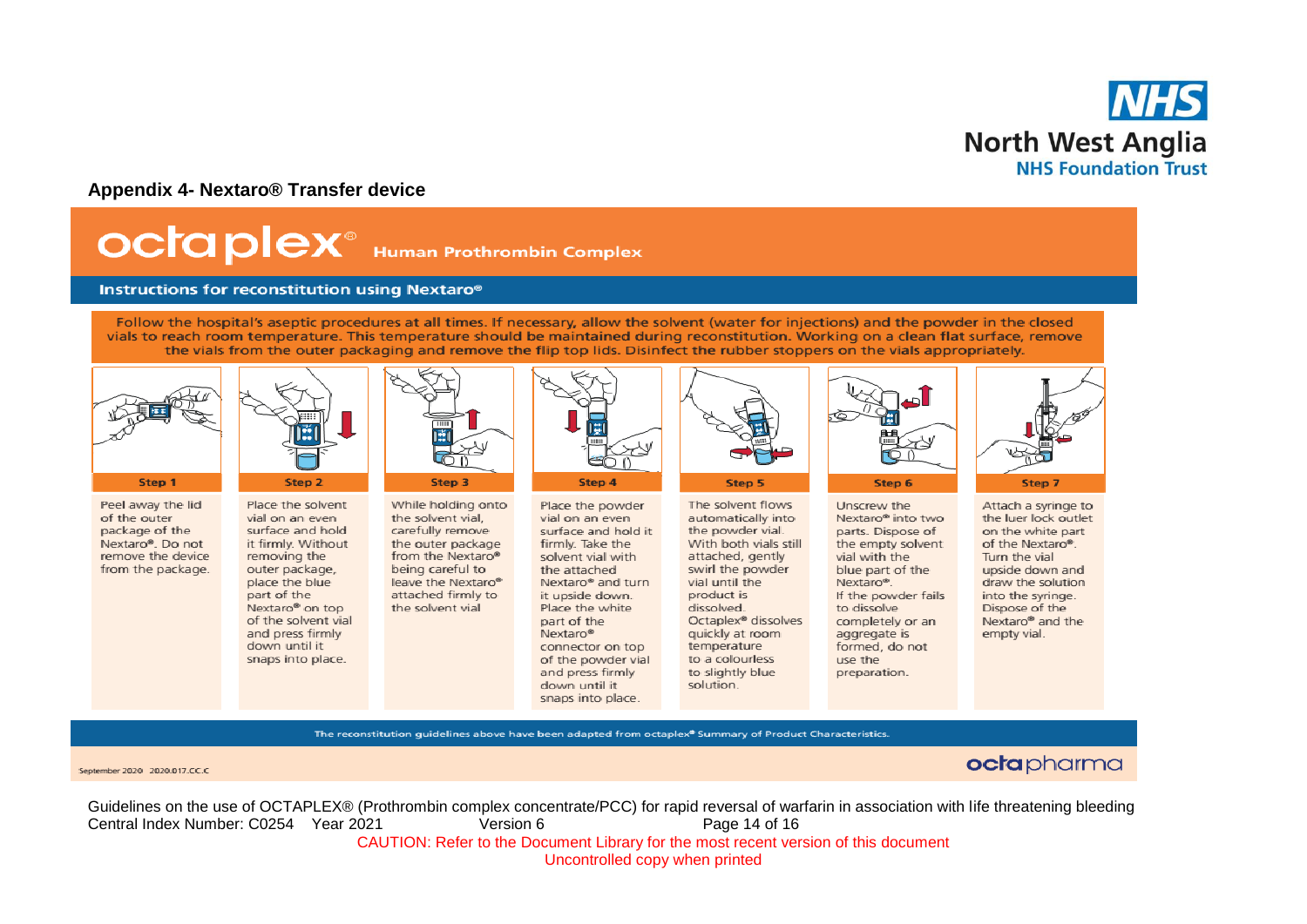

**North West Anglia**<br>**NHS Foundation Trust** 

|                         | <b>Quality Assurance Checklist - Version Number: 6</b>                                                                                                                                          | <b>Appendix: 4</b> |                                         |
|-------------------------|-------------------------------------------------------------------------------------------------------------------------------------------------------------------------------------------------|--------------------|-----------------------------------------|
|                         |                                                                                                                                                                                                 | Y/N/n/a            | <b>COMMENTS</b><br>(where<br>necessary) |
| $\mathbf 1$             | <b>Title of document</b><br>Guidelines on the use of OCTAPLEX® (Prothrombin complex<br>concentrate/PCC) for rapid reversal of warfarin in association with<br>life threatening bleeding (C0254) |                    |                                         |
| $\overline{2}$          | Type of document (e.g. Policy, guidance)                                                                                                                                                        | Guideline          |                                         |
|                         | Is it clear whether the document type is a policy, guideline,<br>procedure?                                                                                                                     | Yes                |                                         |
| $\mathbf{3}$            | <b>Introduction</b>                                                                                                                                                                             |                    |                                         |
|                         | Are reasons for the development of the document clearly stated?                                                                                                                                 | Yes                |                                         |
| $\overline{\mathbf{4}}$ | <b>Content</b>                                                                                                                                                                                  |                    |                                         |
|                         | Is there a standard front cover?                                                                                                                                                                | Yes                |                                         |
|                         | Are the key points identified? (Policies only)                                                                                                                                                  | N/A                |                                         |
|                         | Is the document in the correct format?                                                                                                                                                          | Yes                |                                         |
|                         | Is the purpose of the document clear?                                                                                                                                                           | Yes                |                                         |
|                         | Is the scope clearly stated?                                                                                                                                                                    | Yes                |                                         |
|                         | Are the definitions clearly explained?                                                                                                                                                          | Yes                |                                         |
|                         | Are the roles and responsibility clearly explained? (policies only)                                                                                                                             | N/A                |                                         |
| $5\phantom{.0}$         | <b>Evidence Base</b>                                                                                                                                                                            |                    |                                         |
|                         | Is the type of evidence to support the document explicitly<br>identified?                                                                                                                       | Yes                |                                         |
|                         | Are key references cited?                                                                                                                                                                       | Yes                |                                         |
|                         | Are associated documents referenced?                                                                                                                                                            | Yes                |                                         |
| 6                       | <b>Approval Route</b>                                                                                                                                                                           |                    |                                         |
|                         | Does the document identify which committee/ group will approve<br>it?                                                                                                                           | Yes                |                                         |
| $\overline{7}$          | <b>Process to Monitor Compliance and Effectiveness (policies</b><br>only)                                                                                                                       |                    |                                         |
|                         | Are there measurable standards or KPIs to support the monitoring<br>of compliance with the effectiveness of the document?                                                                       | Yes                |                                         |
| 8                       | <b>Review date</b>                                                                                                                                                                              |                    |                                         |
|                         | Is the review date identified?                                                                                                                                                                  | Yes                |                                         |
| $\boldsymbol{9}$        | <b>Equality and Diversity (policies only)</b>                                                                                                                                                   |                    |                                         |
|                         | Is a completed Equality Impact Assessment                                                                                                                                                       | N/A                |                                         |

If answers to any of the above questions is 'no', then this document is not ready for ratification, it needs further review.

Guidelines on the use of OCTAPLEX® (Prothrombin complex concentrate/PCC) for rapid reversal of warfarin in association with life threatening bleeding

Central Index Number: C0254 Year 2021 Version 6 Page 15 of 16 CAUTION: Refer to the Document Library for the most recent version of this document Uncontrolled copy when printed